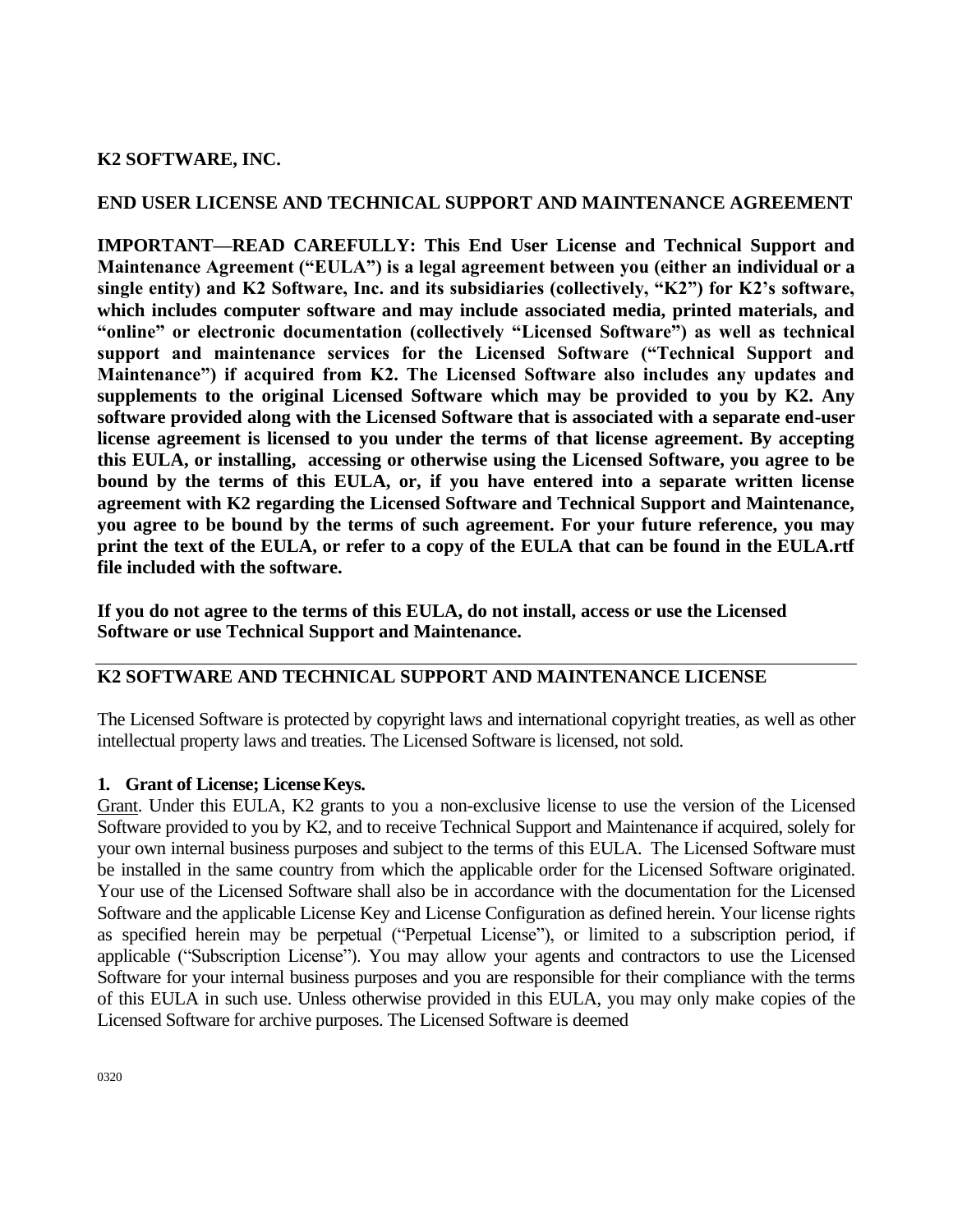accepted when K2 makes the Licensed Software available to you. If you are past due on any fees due to K2 your rights to use the Licensed Software are suspended until such time as you have paid such outstanding fees.

License Keys. The Licensed Software may require an applicable license key in order to access its functionality ("License Key"). The Licensed Software may be initially provided to you with a trial or evaluation License Key which allows time-limited access to the Licensed Software with limited functionality until the License Key expires. In order to access the full functionality of the Licensed Software, each copy of the Licensed Software may require an applicable License Key issued by K2 for a limited number of servers or users, specifically identified computers, fixed subscription period and/or other usage rights or limitations ("License Configuration"). You agree to be bound by the License Configuration terms which K2 may present to you as part of licensing the Licensed Software.

All rights not expressly granted in this EULA are reserved by K2.

## **2. Other Rights andLimitations.**

Limitations on Reverse Engineering, Decompilation, and Disassembly. You shall not cause or permit the reverse engineering, decompilation, or disassembly of the Licensed Software or any portion thereof, except and only to the extent that such activity is expressly permitted by applicable law.

Specific Use. All code and other materials provided with K2 products may only be used with those specific K2 products.

Marks. This EULA does not grant you any rights in connection with any trademarks or service marks of K2. You shall not remove or modify any Licensed Software markings or any notice of K2's proprietary rights.

Third Party Use. You shall not rent, lease or lend the Licensed Software, or make the Licensed Software available in any manner to any third party for use in the third party's business operations (unless such access is expressly permitted in writing by K2).

Actual License Limits. If you use software or hardware that (i) reduces the number of users directly accessing or utilizing the Licensed Software; (ii) allows you to exceed the number of servers for which the Licensed Software is licensed to you; or (iii) otherwise prevents the Licensed Software from keeping an accurate count of the number of users or servers actually accessing or utilizing the Licensed Software, you shall pay additional license fees to K2 based on the actual number of users or servers using the Licensed Software or on which the Licensed Software is installed, as applicable.

Benchmarks and Competitive Use. You shall not disclose results of any Licensed Software benchmark tests without K2's prior written consent. The Licensed Software may not be used for purposes of competitive analysis or development of a competitive product.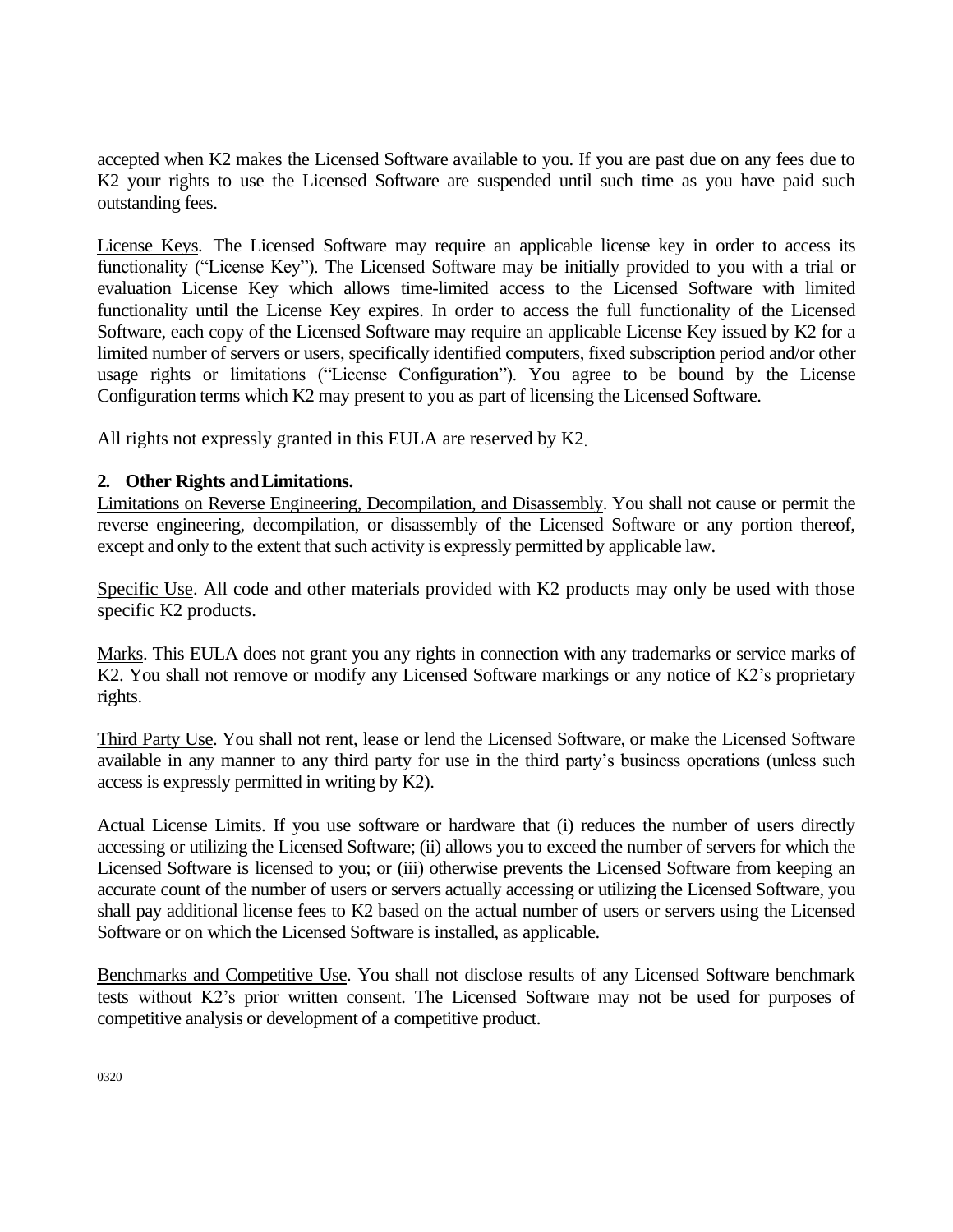Proprietary Rights. All rights, title, interest and copyrights in and to the Licensed Software are owned by K2 or its licensors.

**3. Technical Support and Maintenance Services.** This EULA does not entitle you to receive any enhancements, improvements or modifications to the Licensed Software. K2 may provide you with Technical Support and Maintenance if you have ordered such services from K2. Use of Technical Support and Maintenance is governed by the K2 policies and programs in effect at the time such Technical Support and Maintenance is ordered. Any enhancements, improvements, modifications or other supplemental software provided to you as part of Technical Support and Maintenance shall be considered part of the Licensed Software and subject to the terms and conditions of this EULA. With respect to technical information you provide to K2 as part of Technical Support and Maintenance, K2 may use such information for its business purposes, including for product support and development.

**4. Payment Terms.** Unless otherwise provided, all applicable fees are due net 30 days from the date of invoice. Once accepted by you, and except as otherwise specified, your order(s) to K2 for Licensed Software, Technical Support and Maintenance and/or other K2 products and services becomes a noncancellable order, and the related fees become due and non-refundable. You shall pay any sales, valueadded or other similar taxes, duties or charges imposed by applicable law that K2 must pay based on the Licensed Software and/or Technical Support and Maintenance ordered by you, except for taxes based on K2's income. You have not relied on the future availability of any software or updates in ordering or obtaining the Licensed Software from K2.

**5. Warranties, Disclaimers and Exclusive Remedies.** Notwithstanding anything to the contrary, until you have obtained from K2 an applicable License Key which allows for access to the full functionality of the Licensed Software ("Commercial License Key"), the Licensed Software is provided to you "as is" with no warranty of any kind.

If you have acquired a Perpetual License for the Licensed Software, K2 warrants for 90 days after initial provision to you of a Commercial License Key for the Licensed Software (the "Warranty Period") that the Licensed Software will function in all material respects as described in the documentation for the Licensed Software, subject to compliance with the License Configuration.

If you have acquired a Subscription License for the Licensed Software, K2 warrants for 90 days after the start of your subscription, or an annual renewal of such subscription, if applicable ("Subscription Warranty Period") that the Licensed Software will function in all material respects as described in the documentation for the Licensed Software, subject to compliance with the License Configuration.

You must notify K2 of any Licensed Software warranty deficiency during the applicable Warranty Period. K2 also warrants that if you contracted and paid for Technical Support and Maintenance, it will be provided in a professional manner consistent with industry standards. You must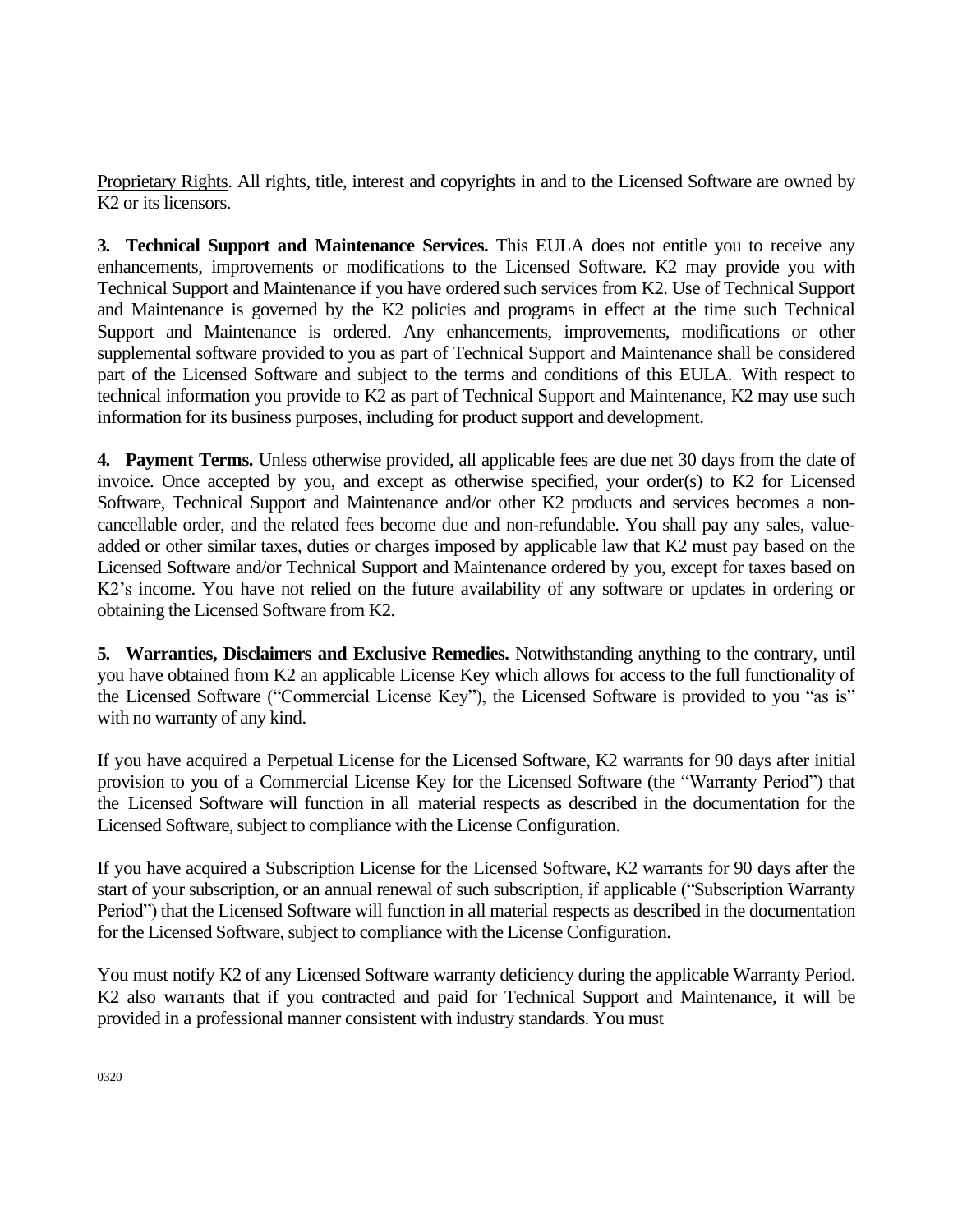notify K2 of any Technical Support and Maintenance warranty deficiencies within 60 days of the performance of the deficient Technical Support and Maintenance.

**K2 DOES NOT WARRANT OR GUARANTEE THAT THE LICENSED SOFTWARE WILL MEET YOUR REQUIREMENTS, WILL OPERATE ERROR-FREE OR UNINTERRUPTED OR THAT K2 WILL CORRECT ALL ERRORS IN THE LICENSED SOFTWARE. TO THE EXTENT PERMITTED BY LAW, THESE WARRANTIES ARE EXCLUSIVE AND K2 EXPRESSLY DISCLAIMS ANY EXPRESS OR IMPLIED WARRANTIES OR CONDITIONS, INCLUDING WARRANTIES OR CONDITIONS OF MERCHANTABILITY, TITLE, NON-INFRINGEMENT, QUALITY AND FITNESS FOR A PARTICULAR PURPOSE.**

**FOR ANY BREACH OF THE ABOVE WARRANTIES, YOUR EXCLUSIVE REMEDY AND K2'S ENTIRE LIABILITY, SHALL BE, AT K2'S DISCRETION, AS APPLICABLE, FOR THE LICENSED SOFTWARE, (A) THE CORRECTION OF ERRORS IN THE LICENSED SOFTWARE THAT CAUSE BREACH OF THE WARRANTY; OR (B) TERMINATION OF YOUR LICENSE FOR THE LICENSED SOFTWARE AND REFUND OF THE FEES YOU PAID TO K2 FOR THE SPECIFIC LICENSED SOFTWARE (IN THE CASE OF SUBSCRIPTIONS, SUCH REFUND SHALL BE LIMITED TO THE THEN- CURRENT SUBSCRIPTION PERIOD) AND ANY UNUSED, PREPAID TECHNICAL SUPPORT AND MAINTENANCE FEES YOU HAVE PAID FOR THE SPECIFIC LICENSED SOFTWARE; AND FOR TECHNICAL SUPPORT AND MAINTENANCE, (Y) THE REPERFORMANCE OF DEFICIENT TECHNICAL SUPPORT AND MAINTENANCE; OR (Z) TERMINATION OF THE RELEVANT TECHNICAL SUPPORT AND MAINTENANCE AND REFUND ANY UNUSED PREPAID TECHNICAL SUPPORT AND MAINTENANCE FEES YOU HAVE PAID TO K2 FOR THE DEFICIENT TECHNICAL SUPPORT AND MAINTENANCE.**

**6. Limitation of Liability.**

**K2 SHALL NOT BE LIABLE FOR ANY INDIRECT, INCIDENTAL, SPECIAL, PUNITIVE OR CONSEQUENTIAL DAMAGES, OR ANY LOSS OF PROFITS, REVENUE, DATA OR DATA USE, ARISING FROM THIS EULA OR FROM THE USE OF OR INABILITY TO USE THE LICENSED SOFTWARE OR THE PROVISION OF OR FAILURE TO PROVIDE TECHNICAL SUPPORT AND MAINTENANCE, EVEN IF K2 HAS BEEN ADVISED OF THE POSSIBILITY OF SUCH DAMAGES. EXCEPT FOR DEATH OR PERSONAL INJURY TO PERSONS CAUSED BY THE NEGLIGENCE OF K2 (WHERE NO LIMIT APPLIES), K2'S MAXIMUM LIABILITY FOR ANY DAMAGES ARISING OUT OF OR RELATED TO THIS EULA, THE USE OF THE LICENSED SOFTWARE OR TECHNICAL SUPPORT AND MAINTENANCE, WHETHER IN CONTRACT OR TORT, OR OTHERWISE, SHALL BE LIMITED TO THE FEES YOU PAID TO K2 FOR THE DEFICIENT LICENSED SOFTWARE OR TECHNICAL**

**SUPPORT AND MAINTENANCE UNDER THIS EULA.** Except for actions relating to death or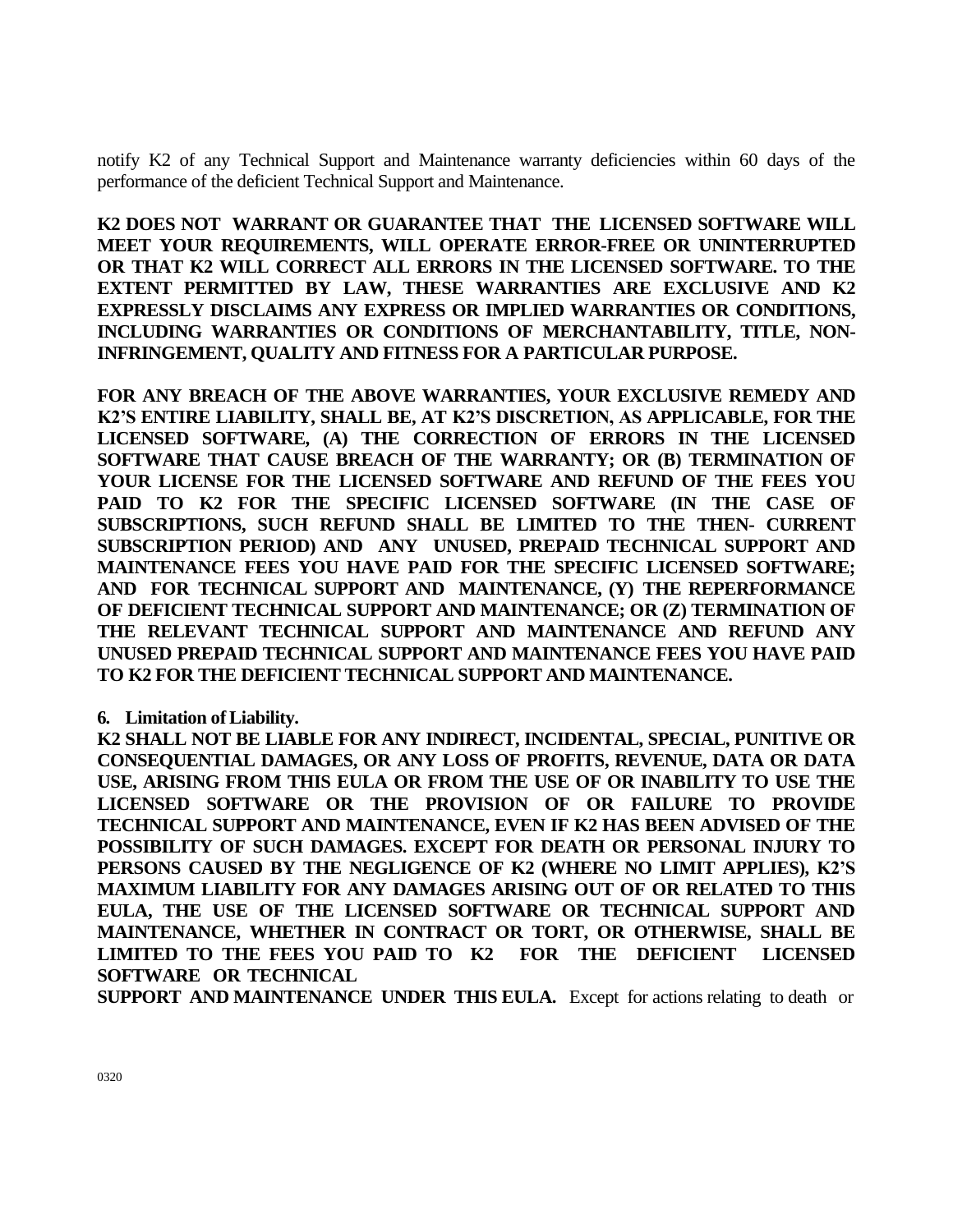personal injury to persons caused by the negligence of K2, no action, regardless of form, arising out of or relating to this EULA or the Licensed Software may be brought by you against K2 more than two years after the cause of action has accrued.

**7. Termination.** This EULA and your license to use the Licensed Software shall terminate automatically if you fail to comply with the terms of this EULA. No notice will be required by K2 to effect a termination. If this EULA is terminated, you shall pay within 30 days all amounts owed to K2 which have accrued prior to the end of this EULA. If you are in default of this EULA, or if the EULA is terminated, you may no longer use or continue to possess the Licensed Software. Notwithstanding anything to the contrary, your license to the Licensed Software will terminate immediately if you become insolvent or bankrupt or enter into any arrangement or composition with your creditors or if a receiver, trustee or administrator is appointed to operate or otherwise direct your business or assets. Provisions of this EULA which survive termination or expiration include those relating to limitation of liability, infringement indemnity, payment and others which by their nature are intended to survive.

#### **8. Indemnification.**

K2: If someone makes a claim against you that the Licensed Software provided to you by K2 under this EULA and used by you according to the documentation for the Licensed Software infringes that party's intellectual property rights, K2 will defend, indemnify and hold you harmless against the claim provided you: (a) notify K2 promptly in writing, not later than 30 days after you receive notice of the claim; (b) give K2 sole control of the defense and any settlement negotiations; and (c) give K2 the information, assistance and authority as required to defend against or settle the claim. If K2 believes or it is determined that the Licensed Software may have violated someone else's intellectual property rights, K2 may choose in its discretion to: (i) modify the Licensed Software to be non-infringing; (ii) obtain a license for you to allow for continued use; or (iii) terminate the license for the Licensed Software and require its return, and refund a prorated (based on a five year life) portion of any fees you may have paid for the Licensed Software. K2 has no obligation to indemnify, defend or hold you harmless: (A) if you alter the Licensed Software or use it outside the scope of the License Configuration, this EULA or the use permitted by the Licensed Software documentation; (B) if you continue to use a version of the Licensed Software which has been superseded, if the infringement claim could have been avoided by using an unaltered current version of the Licensed Software which was provided to you; (C) to the extent that an infringement claim is based upon any software, design, specification, instruction, data or other material not furnished by K2; or (D) to the extent an infringement claim is based upon the combination of the Licensed Software with any products or services not provided to you by K2. This section provides your exclusive remedies and K2's exclusive liability for any infringement claim or damages.

Customer: You will defend, indemnify and hold K2 and its licensors harmless against: (a) any claims or actions by any third party (including any of your customers) in connection with the Licensed Software or your use thereof, or this EULA, except with respect to matters which are covered by K2's indemnification obligations as provided above; and (b) any loss or damage arising from a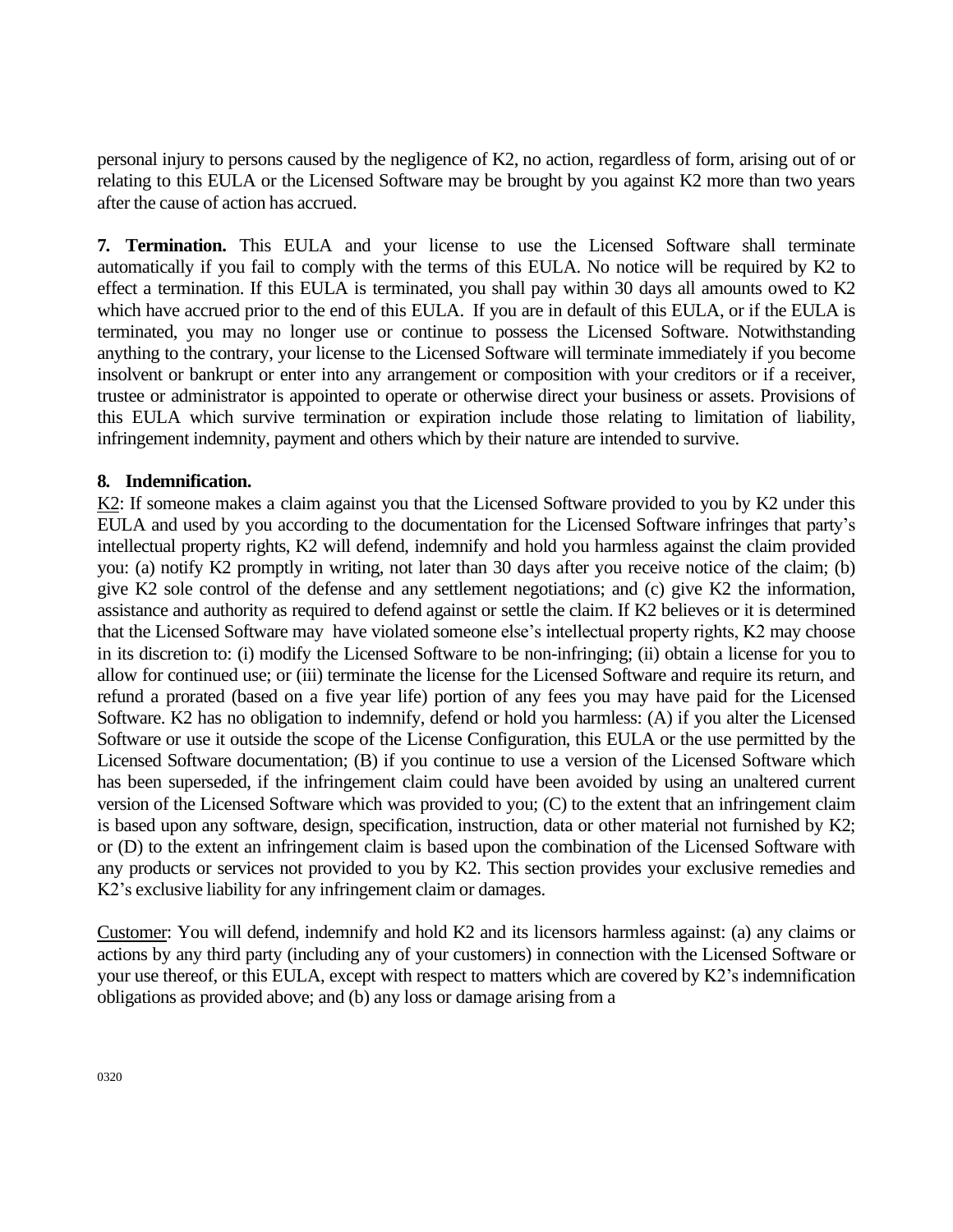breach by you of this EULA, or any action of any of your agents or contractors with respect to the Licensed Software for which you are responsible under this EULA.

**9. Nondisclosure.** By virtue of this EULA, you may have access to information that is confidential to K2 ("Confidential Information"), including the Licensed Software, terms and pricing under this EULA, any other documents from K2 regarding the Licensed Software and/or this EULA, and all information clearly identified as confidential. You agree to keep such Confidential Information confidential and not to disclose such information to third parties without the express written consent of K2.

**10. Governing Law and Jurisdiction.** This EULA is governed by the laws of the State of Washington, U.S.A., and both you and K2 agree to submit to the exclusive jurisdiction of the state and federal courts located in the State of Washington, U.S.A. in any dispute arising out of or relating to the Licensed Software, Technical Support and Maintenance or this EULA. If you have a dispute with K2 or if you wish to provide a notice under the Indemnification section of this EULA, or if you become subject to insolvency or other similar legal proceedings, you will promptly send written notice to K2.

# **11. Other.**

Communications. All notices and requests in connection with this EULA shall be deemed given as of the day they are received in writing either by messenger, delivery service, or in the U.S. mail, postage prepaid, certified or registered, return receipt requested. Billing-related notices to you shall be addressed to the applicable billing contact as designated by you. All other notices to you shall be addressed to the applicable contact as designated by you. By accepting this EULA, you explicitly agree K2 is permitted to send you future electronic communications regarding K2 products, services and other offerings.

Audit. Upon 30 days written notice, K2 may audit your use of the Licensed Software. You shall cooperate with K2's audit and provide reasonable assistance and access to information. You shall pay within 30 days of written notification any fees applicable to your use of the Licensed Software in excess of your license rights. If you do not pay, K2 can terminate your Technical Support and Maintenance, licenses for the Licensed Software and/or this EULA. K2 shall not be responsible for any of your costs incurred in cooperating with the audit. You shall pay the reasonable costs of such audit if the audit reveals you have exceeded your license rights.

U.S. Government Restricted Rights. All Licensed Software provided to the U.S. Government pursuant to solicitations issued on or after December 1, 1995 is provided with the commercial rights and restrictions described elsewhere herein. All Licensed Software provided to the U.S. Government pursuant to solicitations issued prior to December 1, 1995 is provided with RESTRICTED RIGHTS as provided for in FAR, 48 CFR 52.227-14 (JUNE 1987) or FAR, 48 CFR 252.227-7013 (OCT 1988), as applicable.

Export Restrictions. You acknowledge that the Licensed Software is subject to U.S. export jurisdiction. You shall comply with all applicable international and national laws that apply to the Licensed Software,